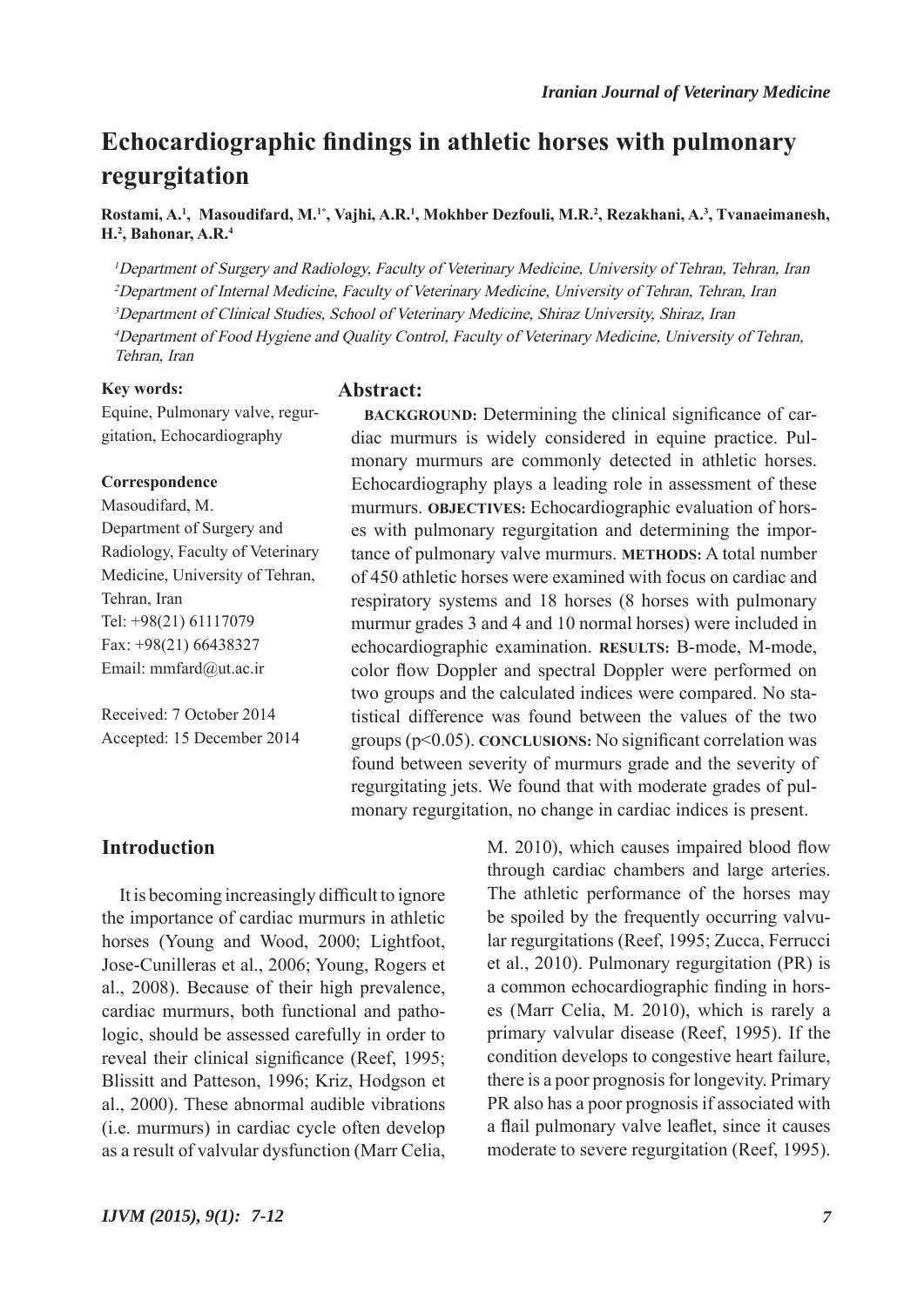Echocardiography is a safe and non-invasive modality which has added new perspectives to equine cardiac examination during the past three decades (Young, 1999; Rezakhani and Blissitt, 2003; Imhasly, Tschudi et al., 2010). It is possible to detect the source and clinical significance of murmurs by echocardiography. Several researchers performed different series of experiments in the past years to investigate the cardiac abnormalities in athletic horses. Most of research and clinical works so far have tended to focus on problems of other valves rather than pulmonary valve abnormalities (Young et al., 2008; Imhasly et al., 2010; Zucca et al., 2010; Richard, Fortier et al., 2010).

This survey is conducted to determine the cardiac abnormalities detected by echocardiography in horses suffering PR and critically analyzes their relationship to cardiac murmurs.

## **Materials and Methods**

**Case selection:** A total number of 450 athlete horses including (236 mares, 167 stallions, and 47 geldings) Thoroughbred, Crossbred, and Arabian breeds were examined in the equestrian clubs of Tehran, Iran. Clinical and cardiac examination was performed on all horses in their own box with no chemical restraint. The data related to age, gender, breed, weight, history of disease, and athletic performance was collected. Horses with cardiac murmur were selected for further examination. All these horses were controlled clinically during the 6-month period of the study course, and they had no cardiovascular or respiratory problems. In cardiac auscultation, two independent clinicians, expert in cardiac auscultation, carefully examined both left and right hemi thoraxes. In addition, the abnormal heart sounds were recorded by an electronic stethoscope (Littmann, 4000). Intensity of cardiac murmurs was graded by the method originally described by Levine and Harvey and adapted by Pattesson and Cripps (Patteson and Cripps, 1993). Horses with cardiac murmurs grade 3 and 4 and the point of maximum intensity (PMI) over pulmonary valve were selected. Abnormal heart sounds originating from the pulmonary valve during diastole, audible cranial, and ventral to the aortic valve area with the stethoscope pushed cranial beneath the triceps mass were considered as PR, and 8 horses with the socalled murmurs were included in echocardiographic examination (group A). Cardiac murmurs grade 1 and 2 that usually have limited radiation were considered clinically insignificant and horses with cardiac murmurs grade 5 and 6 had no more athletic performance to be included in the current study.

A total of 10 normal horses (group B) with no clinical sign of cardiac or respiratory problems were found in the same clubs of the group A horses; they had the most similarities in weight, sex, breed, and athletic discipline with group A horses. These horses were examined like group A horses, and all the data was recorded for comparing the two mentioned groups.

**Echocardiographic procedures:** A systematic echocardiographic examination was performed by the same person on selected horses, and data was recorded. An ultrasound machine (Sonosite MicroMaxx (SonoSite Inc, USA) and a 1-5 MHz phase array transducer, with a maximal depth of 30cm, were used. Echocardiographic examination included B-mode, M-mode, color flow Doppler (CFD), and spectral Doppler modalities.

A semi-quantitative method of classification was used for valvular regurgitation assessment. Mild regurgitation was defined by presence of small and short jets occupying less than one third of right ventricular outflow tract (RVOT) in long axis right parasternal view of RVOT with reverse diastolic flow in pulmonary artery. Moderate regurgitation was defined as jets occupying more than one third and less than two third of RVOT. Regurgitations more than two third of RVOT were considered as se-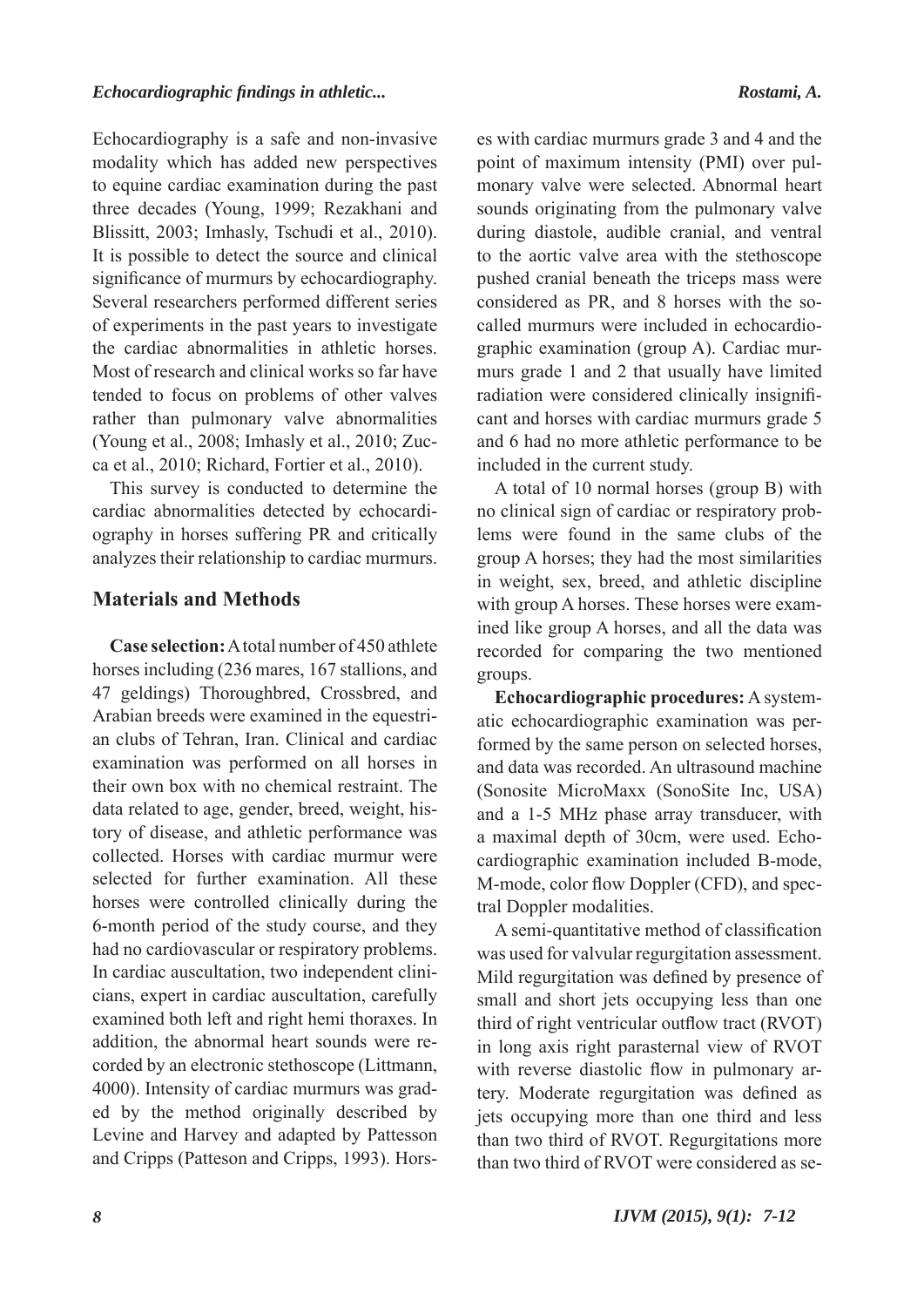#### *Rostami, A.*

vere (Imhasly et al., 2010).

The ultrasound machine had an integrated electrocardiography set, where the electrocardiogram (ECG) traces were recorded throughout the entire examination. A base-apex lead system was used for ECG, with one electrode applied in the 6th intercostal space on the left side of the thorax along with a line parallel to the level of the point of the elbow, and the other electrode was placed on the top of the right scapular spine. All of the imaging stages were recorded digitally for subsequent analysis. During the examination, the animals were at rest, calm, and physically restrained only by the halter, in a quiet and relatively dark room. No chemical sedation was used.

**Statistical analysis:** The measured values were presented as mean  $\pm$  standard error (SE). Results were analyzed by using SPSS version 16. Data from groups A and B were analyzed using student's t-test for comparison of quantitative B-mode, M- mode and spectral Doppler indices. For all comparisons, values of  $p<0.05$ were considered significant.

## **Results**

In order to assess the cardiac murmurs, 12 horses with pulmonary murmur were found, three of which showed low grade (1.6 and 2.6) and limited radiation murmurs and were considered clinically innocent. Nine other cases were detected having moderate intensity (grade 3.6 and 4.6) murmurs, contributing to 2% of the total study population, 8 of which with a mean body weight of 390 $\pm$ 18 kg (ranging 320-450 kg) were included in the echocardiographic examination. Mean heart rate was 38±2 beats/min. Besides, a group of 10 normal horses with a mean body weight of 375±16kg (ranging 320-460 kg) were also selected and the same examinations were performed on them in order to find the normal reference values.

B-mode echocardiographic investigation of



Figure 1. Duplex (B-mode with CFD) image from a crossbred female, polo horse suffering pulmonary murmur grade 4. This is a long axis view of right ventricular outflow tract demonstrating pulmonary valve leaflets. This echocardiogram was obtained using a 1-5 phased array transducer and maximum depth of 30 cm was applied. Abnormal backward blood flow (yellow and red colors) toward the transducer during diastole is detected as occupying 33 percent of RVOT area contributing to moderate pulmonary regurgitation. No other abnormality was detected in echocardiographic examination of this horse.



Figure 2. Duplex image from 4 years-old, crossbred, female, jumping horse suffering pulmonary murmur grade 3.This is a long axis view of right ventricular outflow tract demonstrating pulmonary valve leaflets. This echocardiogram was obtained using a 1-5 phased array transducer and maximum depth of 30 cm was applied. Abnormal backward blood flow (yellow and red colors) toward the transducer during diastole is detected as occupying nearly 69 percent of RVOT area contributing to severe pulmonary regurgitation. Flail valve leaflet is a common finding in severe PR which is not detected in this echocardiogram.

the horses with pulmonary murmurs showed no abnormal morphologic changes in cardiac chamber walls and lumens. Quantitative B-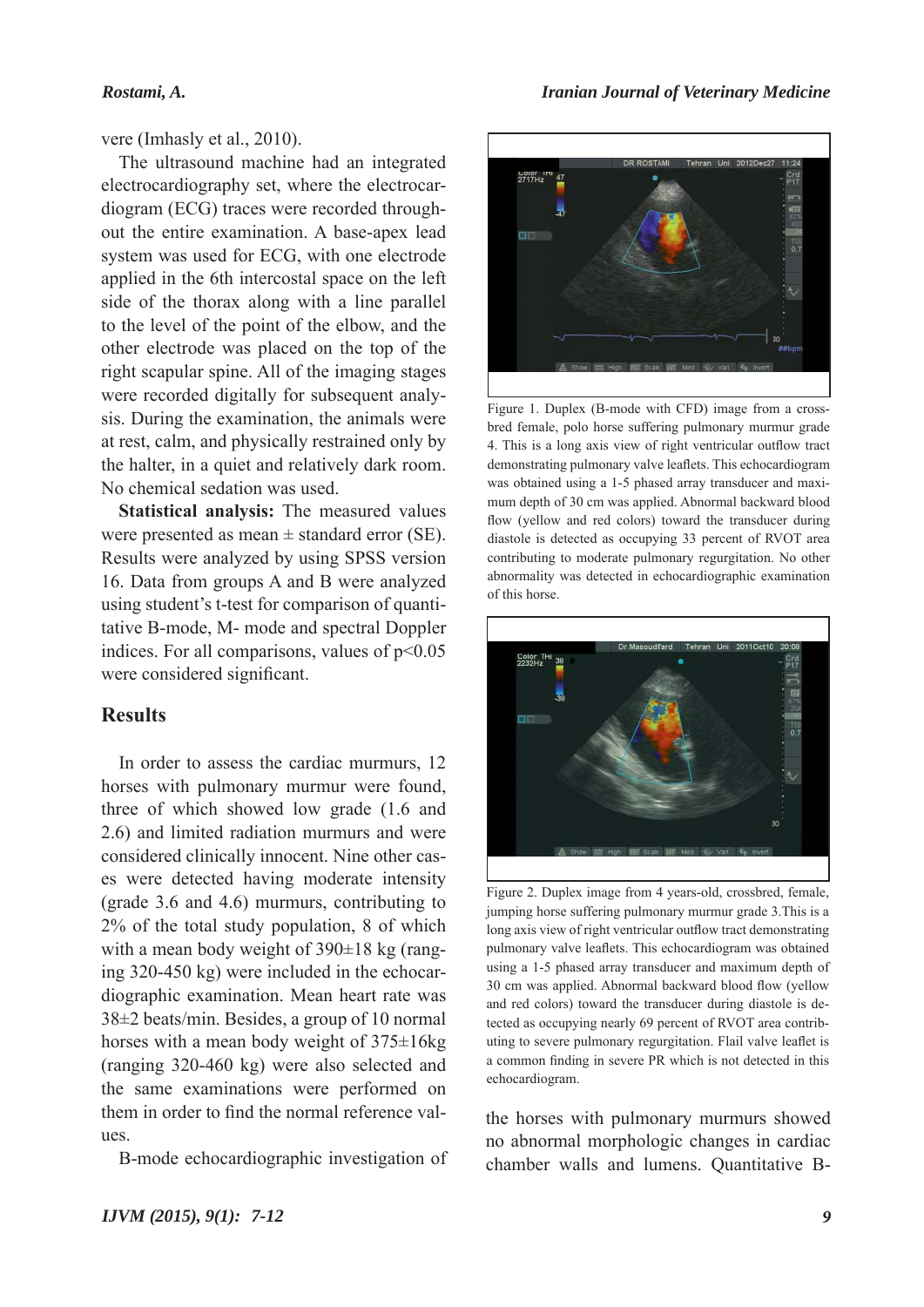Table1. B-mode echocardiographic measurements of groups A and B. Vd= left ventricular volume in Diastole, Vs= left ventricular volume in Systole, EPSS= E point to septum separation of mitral valve, Las= left atrium diameter in Systole, Aod= aortic diameter in Diastole, PA= pulmonary artery diameter.

| <b>B</b> -Mode<br>measure-<br>ments | <b>Group A (Pulmo-</b><br>nary regurgitation)<br>$No = 8$ | Group B (Nor-<br>mal) $No=10$ |
|-------------------------------------|-----------------------------------------------------------|-------------------------------|
| $Vd$ (cm3)                          | $669.80 \pm 118.75$                                       | $608.98 \pm 76.04$            |
| $Vs$ (cm3)                          | 198.26±54.46                                              | 185.65 ± 22.47                |
| EPSS (cm)                           | $1.00 \pm 0.18$                                           | $1.17\pm0.19$                 |
| Las/Aod                             | $0.81 \pm 0.06$                                           | $0.70 \pm 0.04$               |
| PA (cm)                             | $6.13\pm0.60$                                             | $5.68 \pm 0.27$               |
| PA/AO                               | $0.89 \pm 0.9$                                            | $0.80 \pm 0.04$               |

Table 2- M-mode echocardiographic indices of groups A and B. d=Diasole, s=Systole, RVID= right ventricle internal diameter, LVID=left ventricle internal diameter, LVFW= left ventricle free wall thickness, FS= fractional shortening, EF= ejection fraction.

| M mode<br>indices | Group A (Pulmo-<br>nary regurgitation)<br>$No = 8$ | <b>Group B (Normal)</b><br>$No=10$ |
|-------------------|----------------------------------------------------|------------------------------------|
| RVIDd (cm)        | $2.62\pm0.22$                                      | $2.65 \pm 0.26$                    |
| RVIDs (cm)        | $1.63 \pm 0.29$                                    | $1.86 \pm 0.28$                    |
| $IVSd$ (cm)       | $2.52\pm0.18$                                      | $2.73 \pm 0.23$                    |
| $IVSS$ (cm)       | $4.29 \pm 0.31$                                    | $4.34\pm0.19$                      |
| $LVIDd$ (cm)      | $10.52 \pm 0.90$                                   | $10.20 \pm 0.57$                   |
| $LVIDs$ (cm)      | $5.92 \pm 0.71$                                    | $5.95 \pm 0.37$                    |
| LVFWd (cm)        | $3.47\pm0.61$                                      | $3.52\pm0.37$                      |
| LVFWs (cm)        | $5.48\pm0.95$                                      | $5.45\pm0.32$                      |
| $FS\%$            | $43.60\pm4.29$                                     | $40.73 \pm 3.93$                   |
| $EF\%$            | $70.76 \pm 4.45$                                   | $67.31 \pm 4.34$                   |

mode information of the horses of both groups A and B is described in table1.

The M-mode echocardiographic indices were measured and the results are presented in Table 2.

Color flow Doppler (CFD) echocardiography confirmed PR in all horses of group A. No other valvular regurgitations were diagnosed in these horses. Three horses showed mild regurgitation and four horses showed moderate regurgitation (Figure 1). Severe regurgitation was only detected in one horse (Figure 2). None of the horses in group B showed regurgitating jets with backward flow over the cardiac

valves. To determine the correlation between severity of PR versus grades of murmurs, coefficient of Pearson was calculated as -0.05 (p value 0.90). The result indicated no statistically significant correlation. Spectral Doppler indices were measured. Table 3 provides the results obtained from pulse wave spectral Doppler.

All the measured data from two groups (PR and normal) were compared statistically with level of significance set on p<0.05, and no differences were detected between the two groups.

## **Discussion**

There is a paucity of well-established information in literature to assess the severity of pulmonary insufficiency and clinical significance of PR in athletic horses (Reef, 1995; Zoghbi, Enriquez-Sarano et al., 2003; Boon, 2011). The aim of this study was to evaluate the relationship between pulmonary murmurs and echocardiographic findings of horses with PR.

The prevalence of 2% (9 out of 450) is reported for moderate diastolic PRs in our study. This prevalence is different from the numbers given for both rare pulmonary insufficiency and very common PR (Marr Celia, M. 2010; Boon, 2011). There are few reported cases of isolated pulmonary insufficiency in the horse (Boon, 2011). Kriz et al. (2000) performed cardiac auscultation on 846 Thoroughbred racehorses and reported the prevalence of 15.9% for moderate grade (3.6 and 4.6) diastolic pulmonary murmurs and 18.1% for systolic pulmonary murmurs of moderate intensity in racehorses (Kriz et al., 2000). However, they just performed echocardiography on 2 cases of pulmonary murmurs and confirmed the presence of PR. These results differ from Zucca et al. (2010) study on estimate of pulmonary insufficiency; they investigated cardiac murmurs among 752 Standardbred racehorses and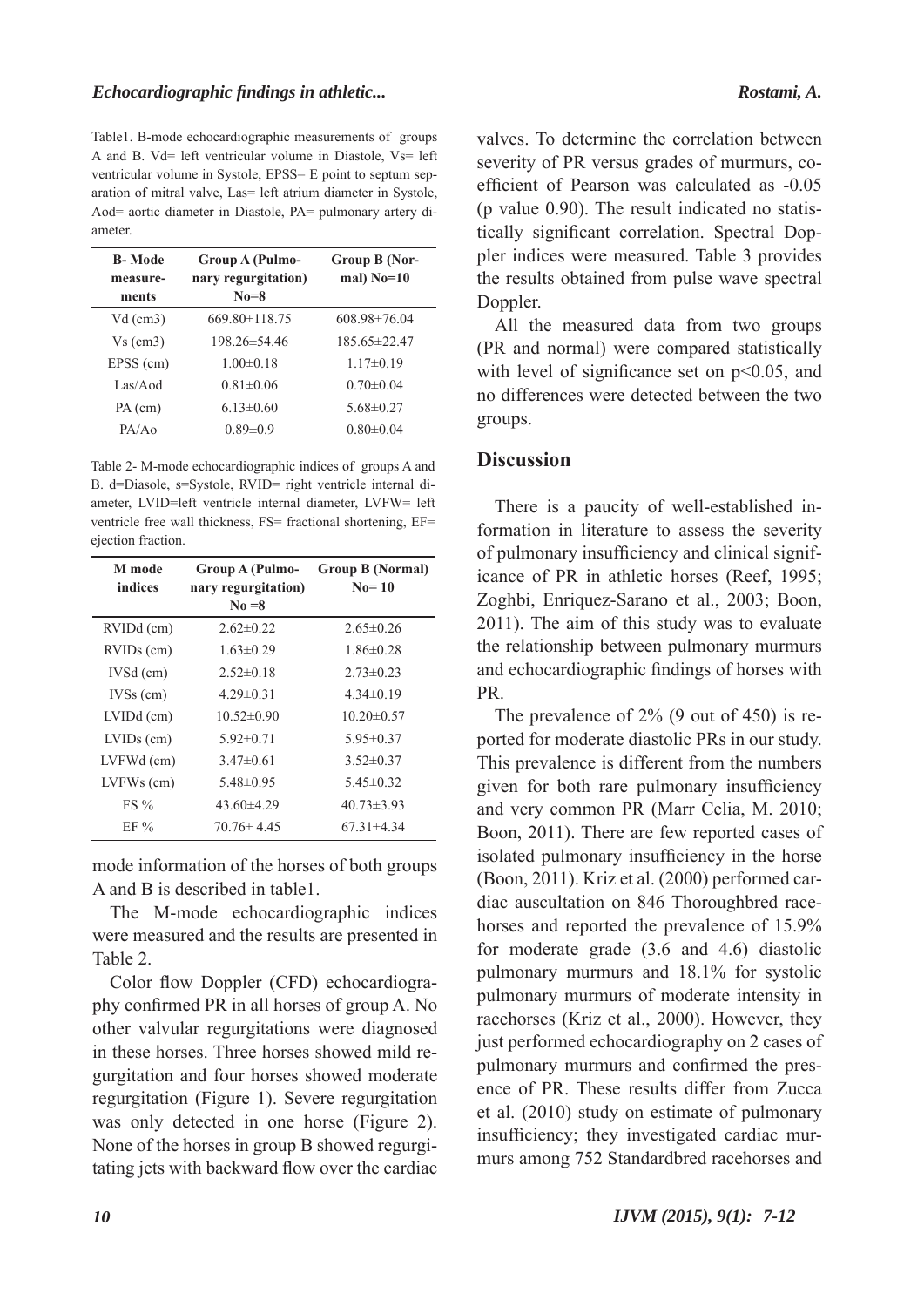Table 3. Spectral Doppler Echocardiographic indices of groups A and B. Ao=aortic, Pul= pulmonary, LV=left ventricle RV= right ventricle, Vmax= maximum velocity, Vmean= mean velocity, VTI= velocity time integral, ET= ejection time PEP= pre- ejection period.

| <b>Spectral Doppler</b>  | <b>Group A (Pulmo-</b> | Group B (Nor-      |
|--------------------------|------------------------|--------------------|
| indices                  | nary regurgita-        | mal)               |
|                          | tion)                  | $No=10$            |
|                          | $No = 8$               |                    |
| Ao Vmax $\text{(cm/s)}$  | 127.86±9.97            | $123.03\pm8.76$    |
| Ao Vmean $\text{(cm/s)}$ | $69.79 \pm 6.43$       | $66.25 \pm 5.30$   |
| Ao VTI (cm)              | $42.2 \pm 2.64$        | 44.88±4.89         |
| Pul Vmax (cm/s)          | $114.58 \pm 12.66$     | $102.23 \pm 11.90$ |
| pul Vmean (cm/s)         | $67.60\pm 6.52$        | $61.35 \pm 7.01$   |
| Pul VTI (cm)             | $44.31 \pm 6.63$       | $38.1 \pm 5.26$    |
| LV ET $(s)$              | $0.47\pm0.04$          | $0.58 \pm 0.04$    |
| RVET(s)                  | $0.6 \pm 0.03$         | $0.6 \pm 0.03$     |
| $LV$ PEP $(s)$           | $0.09 \pm 0.01$        | $0.11 \pm 0.01$    |
| $RV$ PEP $(s)$           | $0.18 \pm 0.09$        | $0.08 \pm 0.01$    |

reported a prevalence of 0.4% for PR (Zucca et al., 2010). The authors performed echocardiographic examination on 3 cases of PR. None of the above-mentioned studies considered all horses with pulmonary murmurs in echocardiographic examination.

Right ventricular dilation is an abnormality which was postulated by Zoghbi et al. (2003) for assessment of severity of PR in Man (Zoghbi et al., 2003). It was expected to see a normal or dilated right ventricle in moderate PR and a dilated right ventricle in severe cases of PR (Zoghbi et al., 2003; Boon, 2011). The current study found that no change in cardiac chamber size is present in horses with PR. Comparison of RVID in diastole and systole in both groups of the study indicated no significant difference between the two groups.

It is stated in literature that PR is not usually associated with audible murmurs (Kriz et al., 2000; Marr Celia, M. 2010). Occasionally, loud and coarse murmurs can also be heard over pulmonary valve (Reef, 1995). This concept can be explained by the results of our study, demonstrating the presence of different grades of PR accompanied by mild to moderate audible pulmonary murmurs. However, no

tight correlation was found between severity of murmurs' grade and the severity of regurgitating jets in our study.

 It is interesting to note that in one case of our study a severe PR was detected in CFD which was associated with a moderate (grade 3.6) diastolic murmur over pulmonary valve. It was expected that this severe regurgitation be seen with valvular dysplasia or after interventional procedures (Boon, 2011); however, none of these findings were detected in our case. On the other hand, the findings from just one severe PR case cannot be extrapolated to all patients. Hence, it seems that contrary to simple and available technical aspects for the expert echocardiographer, the correlation of jet size with the severity of PR is poor (Zoghbi et al., 2003).

The B-mode, M-mode, and spectral Doppler findings of the present study did not detect any evidence of controversy with previous studies.

An implication of the findings of this study is that there is no difference in echocardiographic indices between horses suffering PR of any grades and normal horses. Therefore, it can be concluded that in presence of mild and moderate PR, if no other cardiac abnormality is detected, no change in other echocardiographic indices is detectable. However, these horses should be followed up for valvular disease, because of the possibility of valve dysfunction and poor prognosis of this condition.

## **Acknowledgements**

The authors thank the owners of the racehorses included in this study for their constructive collaborations. The authors also thank Dr. Esmaeilzadeh R., Dr. Pirzadeh H., and Dr. Torki E. for their support and providing arrangements for the clinical and echocardiographic examinations.